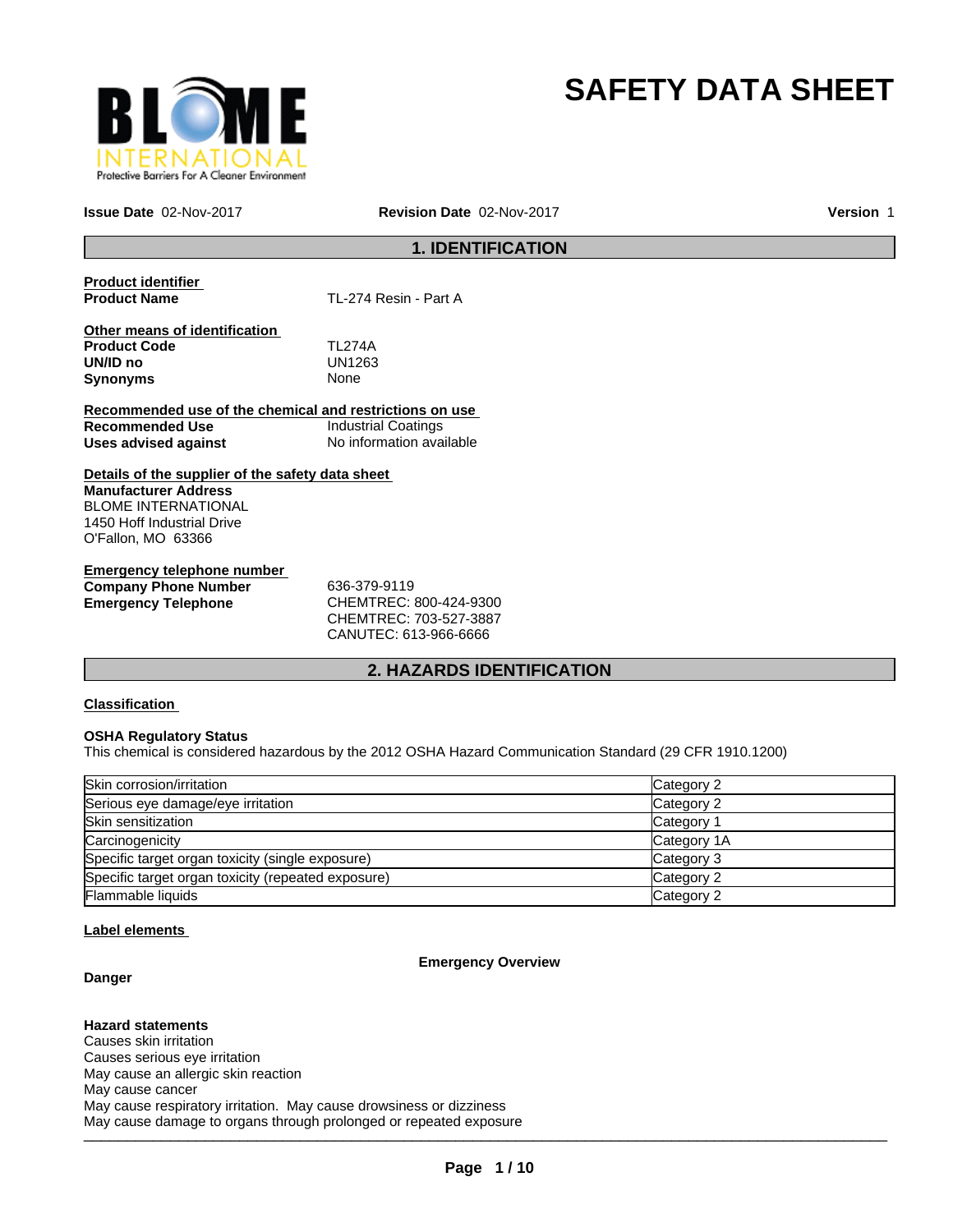Highly flammable liquid and vapor



**Appearance** viscous **Physical state** liquid **Odor** Solvent

 $\overline{\phantom{a}}$  ,  $\overline{\phantom{a}}$  ,  $\overline{\phantom{a}}$  ,  $\overline{\phantom{a}}$  ,  $\overline{\phantom{a}}$  ,  $\overline{\phantom{a}}$  ,  $\overline{\phantom{a}}$  ,  $\overline{\phantom{a}}$  ,  $\overline{\phantom{a}}$  ,  $\overline{\phantom{a}}$  ,  $\overline{\phantom{a}}$  ,  $\overline{\phantom{a}}$  ,  $\overline{\phantom{a}}$  ,  $\overline{\phantom{a}}$  ,  $\overline{\phantom{a}}$  ,  $\overline{\phantom{a}}$ 

# **Precautionary Statements - Prevention**

Obtain special instructions before use Do not handle until all safety precautions have been read and understood Wear protective gloves/protective clothing/eye protection/face protection Use personal protective equipment as required Use only outdoors or in a well-ventilated area Wash face, hands and any exposed skin thoroughly after handling Contaminated work clothing should not be allowed out of the workplace Do not breathe dust/fume/gas/mist/vapors/spray Keep away from heat/sparks/open flames/hot surfaces. - No smoking Keep container tightly closed Ground/bond container and receiving equipment Use explosion-proof electrical/ ventilating / lighting/ mixing / equipment Use only non-sparking tools Take precautionary measures against static discharge Keep cool

# **Precautionary Statements - Response**

IF exposed or concerned: Get medical advice/attention IF IN EYES: Rinse cautiously with water for several minutes. Remove contact lenses, if present and easy to do. Continue rinsing If eye irritation persists: Get medical advice/attention If skin irritation or rash occurs: Get medical advice/attention IF ON SKIN (or hair): Remove/Take off immediately all contaminated clothing. Rinse skin with water/shower Wash contaminated clothing before reuse IF INHALED: Remove victim to fresh air and keep at rest in a position comfortable for breathing In case of fire: Use CO2, dry chemical, or foam for extinction

# **Precautionary Statements - Storage**

Store locked up Store in a well-ventilated place. Keep container tightly closed

# **Precautionary Statements - Disposal**

Dispose of contents/container to an approved waste disposal plant

# **Hazards not otherwise classified (HNOC)**

Not applicable

### **Other Information**

May be harmful if swallowed. Toxic to aquatic life with long lasting effects. Toxic to aquatic life.

### **Unknown acute toxicity**

40% of the mixture consists of ingredient(s) of unknown toxicity

# **3. COMPOSITION/INFORMATION ON INGREDIENTS**

**Substance**  Not applicable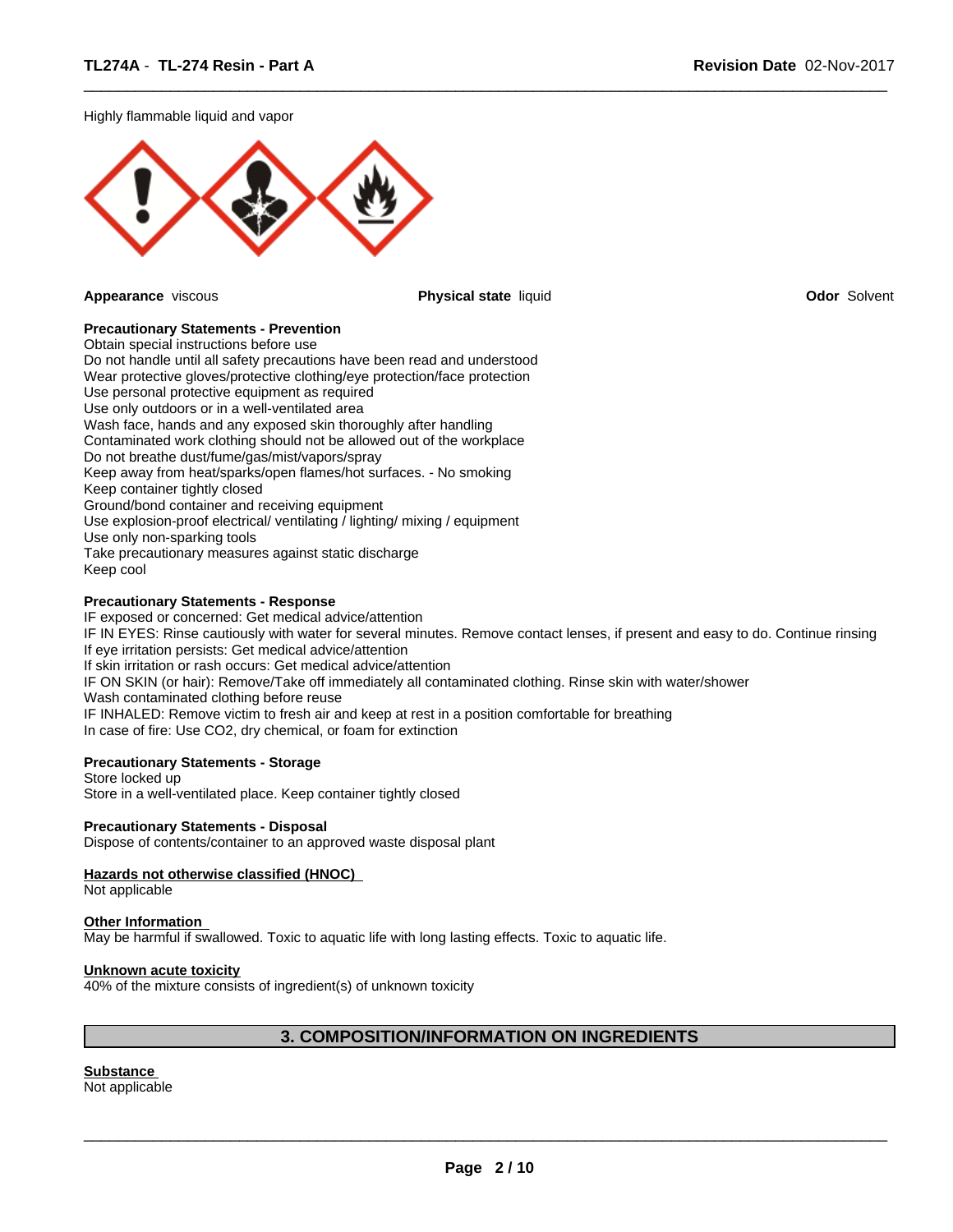# **Mixture**

| <b>Chemical Name</b>                                | <b>CAS No</b>  | Weight-%  |
|-----------------------------------------------------|----------------|-----------|
| Phenol, polymer with formaldehyde, glycidyl ether * | 28064-14-4     | $15 - 40$ |
| Quartz *                                            | 14808-60-7     | $10 - 30$ |
| Methyl ethyl ketone *                               | 78-93-3        | 7 - 13    |
| Bisphenol A-epichlorohydrin polymer *               | 25068-38-6     | 3 - 7     |
| Methyl n-amyl ketone *                              | $110 - 43 - 0$ | ' - 5     |
| Xylenes (o-, m-, p- isomers) *                      | 1330-20-7      | $-5$      |
| Ethylbenzene *                                      | $100 - 41 - 4$ | $0.1 - 1$ |
|                                                     |                |           |

 $\overline{\phantom{a}}$  ,  $\overline{\phantom{a}}$  ,  $\overline{\phantom{a}}$  ,  $\overline{\phantom{a}}$  ,  $\overline{\phantom{a}}$  ,  $\overline{\phantom{a}}$  ,  $\overline{\phantom{a}}$  ,  $\overline{\phantom{a}}$  ,  $\overline{\phantom{a}}$  ,  $\overline{\phantom{a}}$  ,  $\overline{\phantom{a}}$  ,  $\overline{\phantom{a}}$  ,  $\overline{\phantom{a}}$  ,  $\overline{\phantom{a}}$  ,  $\overline{\phantom{a}}$  ,  $\overline{\phantom{a}}$ 

\*The exact percentage (concentration) of composition has been withheld as a trade secret.

# **4. FIRST AID MEASURES**

### **Description of first aid measures**

|                                                             | <b>5. FIRE-FIGHTING MEASURES</b>                                                                                                                                                                         |
|-------------------------------------------------------------|----------------------------------------------------------------------------------------------------------------------------------------------------------------------------------------------------------|
| Note to physicians                                          | Keep victim warm and quiet. Treat symptomatically.                                                                                                                                                       |
|                                                             | Indication of any immediate medical attention and special treatment needed                                                                                                                               |
| <b>Symptoms</b>                                             | May cause redness and tearing of the eyes. Coughing and/ or wheezing. May cause skin<br>irritation. Drowsiness. Dizziness.                                                                               |
| Most important symptoms and effects, both acute and delayed |                                                                                                                                                                                                          |
| Self-protection of the first aider                          | Ensure that medical personnel are aware of the material(s) involved and take precautions to<br>protect themselves.                                                                                       |
| Ingestion                                                   | Call a physician or poison control center immediately. Do NOT induce vomiting. Clean<br>mouth with water and drink afterwards plenty of water. Never give anything by mouth to an<br>unconscious person. |
| <b>Inhalation</b>                                           | Move victim to fresh air. If breathing is irregular or stopped, administer artificial respiration.<br>Administer oxygen if breathing is difficult. If symptoms persist, call a physician.                |
| <b>Skin contact</b>                                         | Wash skin with soap and water. If symptoms persist, call a physician.                                                                                                                                    |
| Eye contact                                                 | In case of contact with substance, immediately flush skin or eyes with running water for at<br>least 20 minutes. If symptoms persist, call a physician.                                                  |
| <b>General advice</b>                                       | In case of accident or unwellness, seek medical advice immediately (show directions for<br>use or safety data sheet if possible).                                                                        |
|                                                             |                                                                                                                                                                                                          |

### **Suitable extinguishing media**

Dry chemical, CO2, water spray or regular foam. Water spray, fog or regular foam. Use water spray or fog; do not use straight streams.

**Unsuitable extinguishing media** Do not use a solid water stream as it may scatter and spread fire.

# **Specific hazards arising from the chemical**

Most vapors are heavier than air. They will spread along ground and collect in low or confined areas (sewers, basements, tanks). Vapors may form explosive mixtures with air. Vapors may travel to source of ignition and flash back.

# **Explosion data**

# **Sensitivity to Mechanical Impact** None.

**Sensitivity to Static Discharge** May be ignited by friction, heat, sparks or flames.

# **Protective equipment and precautions for firefighters**

Move containers from fire area if you can do it without risk.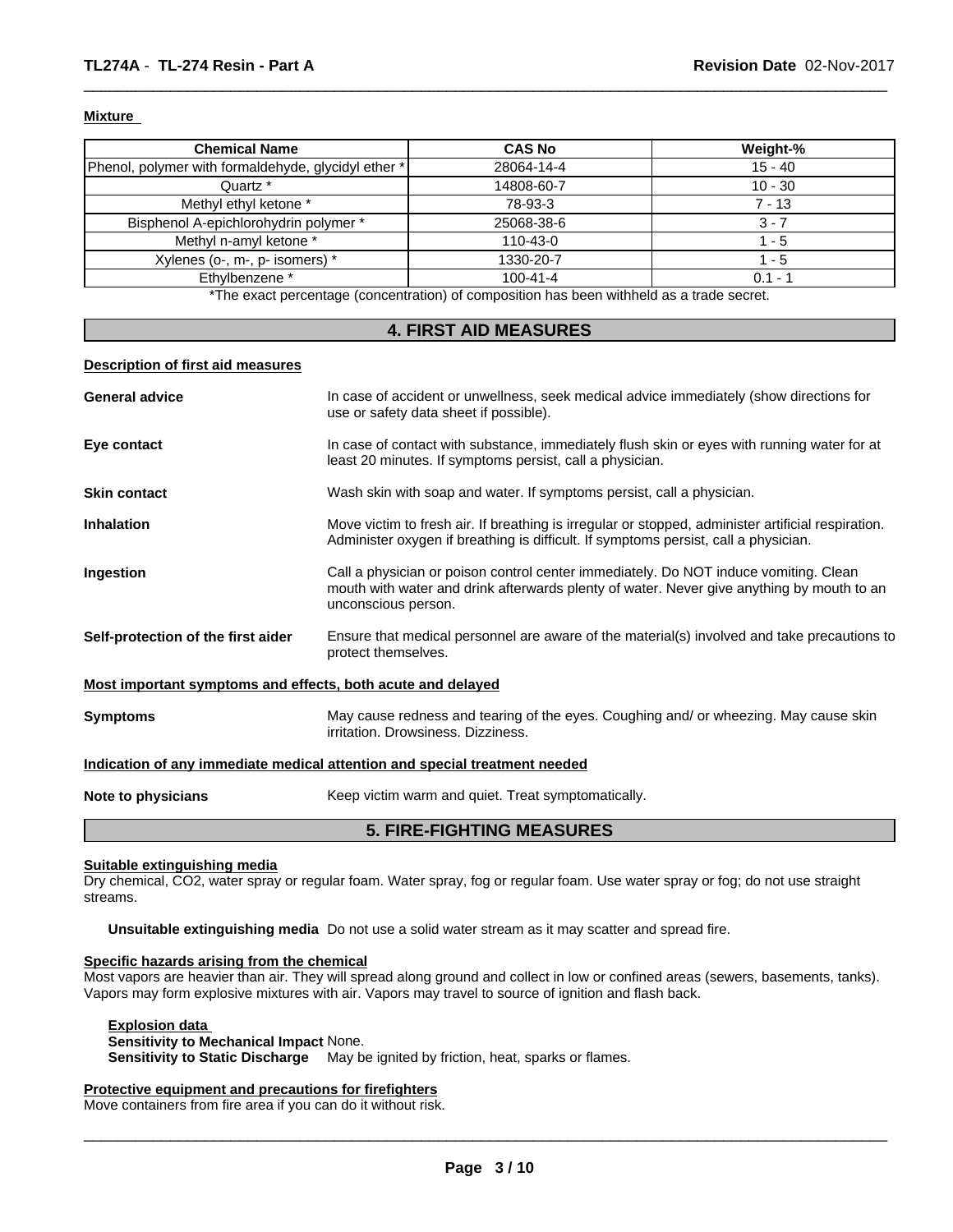# **6. ACCIDENTAL RELEASE MEASURES**

 $\overline{\phantom{a}}$  ,  $\overline{\phantom{a}}$  ,  $\overline{\phantom{a}}$  ,  $\overline{\phantom{a}}$  ,  $\overline{\phantom{a}}$  ,  $\overline{\phantom{a}}$  ,  $\overline{\phantom{a}}$  ,  $\overline{\phantom{a}}$  ,  $\overline{\phantom{a}}$  ,  $\overline{\phantom{a}}$  ,  $\overline{\phantom{a}}$  ,  $\overline{\phantom{a}}$  ,  $\overline{\phantom{a}}$  ,  $\overline{\phantom{a}}$  ,  $\overline{\phantom{a}}$  ,  $\overline{\phantom{a}}$ 

# **Personal precautions, protective equipment and emergency procedures**

| <b>Personal precautions</b>                                  | ELIMINATE all ignition sources (no smoking, flares, sparks or flames in immediate area).<br>All equipment used when handling the product must be grounded. Do not touch or walk<br>through spilled material. Stop leak if you can do it without risk.                                                                                                                                                                                                                                                                  |
|--------------------------------------------------------------|------------------------------------------------------------------------------------------------------------------------------------------------------------------------------------------------------------------------------------------------------------------------------------------------------------------------------------------------------------------------------------------------------------------------------------------------------------------------------------------------------------------------|
| <b>Other Information</b>                                     | Water spray may reduce vapor; but may not prevent ignition in closed spaces.                                                                                                                                                                                                                                                                                                                                                                                                                                           |
| <b>Environmental precautions</b>                             |                                                                                                                                                                                                                                                                                                                                                                                                                                                                                                                        |
| <b>Environmental precautions</b>                             | Prevent entry into waterways, sewers, basements or confined areas.                                                                                                                                                                                                                                                                                                                                                                                                                                                     |
| Methods and material for containment and cleaning up         |                                                                                                                                                                                                                                                                                                                                                                                                                                                                                                                        |
| <b>Methods for containment</b>                               | A vapor suppressing foam may be used to reduce vapors. Absorb or cover with dry earth,<br>sand or other non-combustible material and transfer to containers.                                                                                                                                                                                                                                                                                                                                                           |
| Methods for cleaning up                                      | Use clean non-sparking tools to collect absorbed material. Dike far ahead of liquid spill for<br>later disposal.                                                                                                                                                                                                                                                                                                                                                                                                       |
|                                                              | <b>7. HANDLING AND STORAGE</b>                                                                                                                                                                                                                                                                                                                                                                                                                                                                                         |
| <b>Precautions for safe handling</b>                         |                                                                                                                                                                                                                                                                                                                                                                                                                                                                                                                        |
| Advice on safe handling                                      | Ensure adequate ventilation, especially in confined areas. Keep away from heat, sparks,<br>flame and other sources of ignition (i.e., pilot lights, electric motors and static electricity).<br>Take precautionary measures against static discharges. Use spark-proof tools and<br>explosion-proof equipment. All equipment used when handling the product must be<br>grounded. Use with local exhaust ventilation. Use personal protective equipment as<br>required. Do not breathe dust/fume/gas/mist/vapors/spray. |
| Conditions for safe storage, including any incompatibilities |                                                                                                                                                                                                                                                                                                                                                                                                                                                                                                                        |
| <b>Storage Conditions</b>                                    | Keep containers tightly closed in a cool, well-ventilated place. Keep in properly labeled<br>containers. Keep away from heat, sparks, flame and other sources of ignition (i.e., pilot<br>lights, electric motors and static electricity).                                                                                                                                                                                                                                                                             |
| Incompatible materials                                       | Strong oxidizing agents. Strong acids. Strong bases.                                                                                                                                                                                                                                                                                                                                                                                                                                                                   |
|                                                              |                                                                                                                                                                                                                                                                                                                                                                                                                                                                                                                        |

# **8. EXPOSURE CONTROLS/PERSONAL PROTECTION**

# **Control parameters**

### **Exposure Guidelines** .

| <b>Chemical Name</b>                      | <b>ACGIH TLV</b>                                      | <b>OSHA PEL</b>                                                                                                                                                                   | <b>NIOSH IDLH</b>                                                                                              |
|-------------------------------------------|-------------------------------------------------------|-----------------------------------------------------------------------------------------------------------------------------------------------------------------------------------|----------------------------------------------------------------------------------------------------------------|
| Quartz<br>14808-60-7                      | TWA: $0.025$ mg/m <sup>3</sup> respirable<br>fraction | $(30)/(%SiO2 + 2)$ mg/m <sup>3</sup> TWA<br>total dust<br>$(250)/(%SiO2 + 5)$ mppcf TWA<br>respirable fraction<br>$(10)/(%SiO2 + 2)$ mg/m <sup>3</sup> TWA<br>respirable fraction | IDLH: 50 mg/m <sup>3</sup> respirable dust<br>TWA: 0.05 mg/m <sup>3</sup> respirable dust                      |
| Methyl ethyl ketone<br>78-93-3            | STEL: 300 ppm<br><b>TWA: 200 ppm</b>                  | TWA: 200 ppm<br>TWA: 590 mg/m <sup>3</sup>                                                                                                                                        | IDLH: 3000 ppm<br>TWA: 200 ppm<br>TWA: $590$ mg/m <sup>3</sup><br>STEL: 300 ppm<br>STEL: 885 mg/m <sup>3</sup> |
| Methyl n-amyl ketone<br>110-43-0          | TWA: 50 ppm                                           | <b>TWA: 100 ppm</b><br>TWA: $465 \text{ mg/m}^3$                                                                                                                                  | IDLH: 800 ppm<br>TWA: 100 ppm<br>TWA: $465 \text{ mg/m}^3$                                                     |
| Xylenes (o-, m-, p- isomers)<br>1330-20-7 | STEL: 150 ppm<br>TWA: 100 ppm                         | TWA: 100 ppm<br>TWA: $435 \text{ mg/m}^3$                                                                                                                                         |                                                                                                                |
| Ethylbenzene                              | TWA: 20 ppm                                           | TWA: 100 ppm                                                                                                                                                                      | IDLH: 800 ppm                                                                                                  |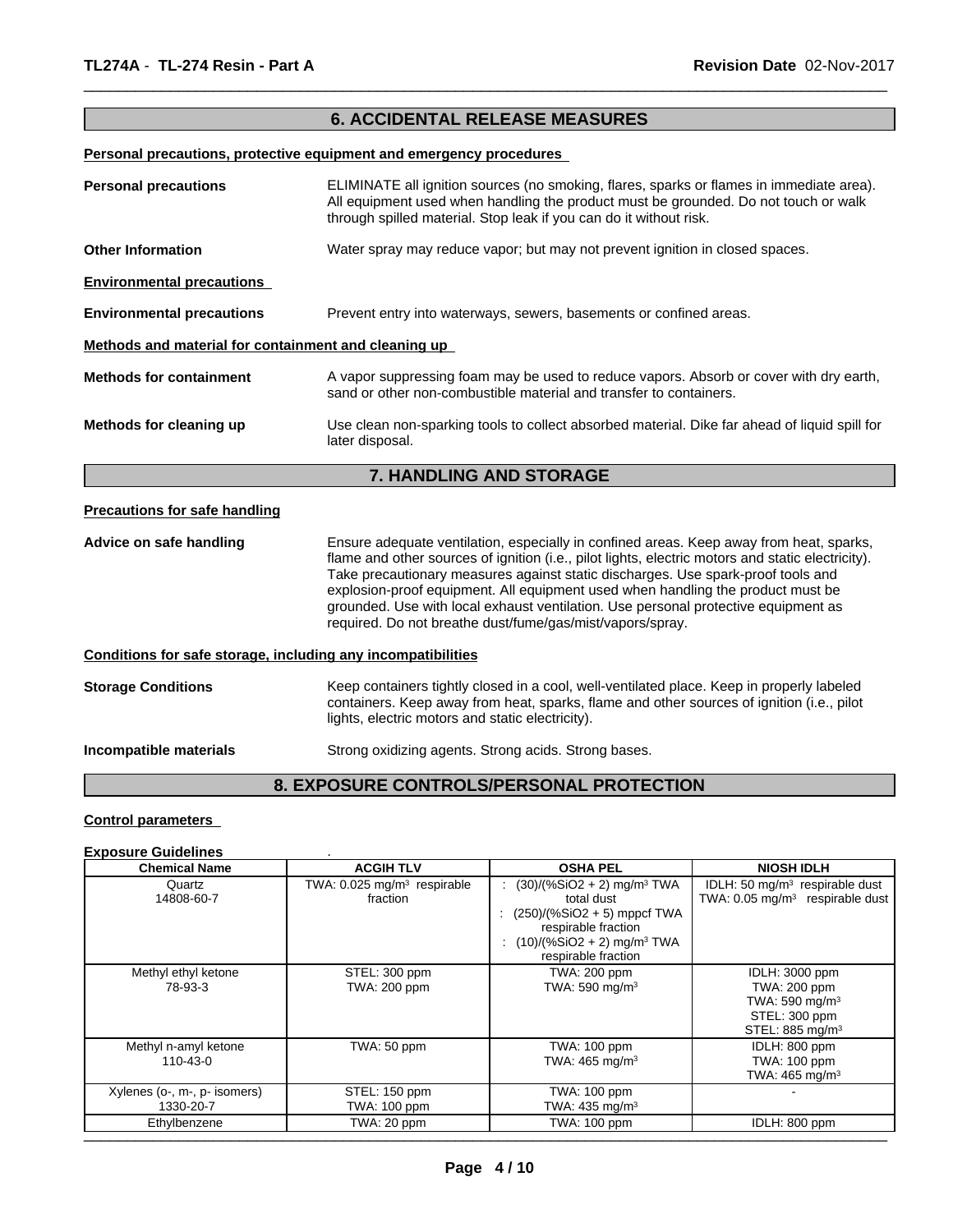| 100-41-4 | TWA: $435 \text{ mg/m}^3$ | TWA: 100 ppm       |  |
|----------|---------------------------|--------------------|--|
|          |                           | TWA: 435 mg/m $3$  |  |
|          |                           | STEL: 125 ppm      |  |
|          |                           | STEL: 545 mg/m $3$ |  |

 $\overline{\phantom{a}}$  ,  $\overline{\phantom{a}}$  ,  $\overline{\phantom{a}}$  ,  $\overline{\phantom{a}}$  ,  $\overline{\phantom{a}}$  ,  $\overline{\phantom{a}}$  ,  $\overline{\phantom{a}}$  ,  $\overline{\phantom{a}}$  ,  $\overline{\phantom{a}}$  ,  $\overline{\phantom{a}}$  ,  $\overline{\phantom{a}}$  ,  $\overline{\phantom{a}}$  ,  $\overline{\phantom{a}}$  ,  $\overline{\phantom{a}}$  ,  $\overline{\phantom{a}}$  ,  $\overline{\phantom{a}}$ 

*NIOSH IDLH Immediately Dangerous to Life or Health*

# **Appropriate engineering controls**

| <b>Engineering Controls</b> | Showers<br>Eyewash stations<br>Ventilation systems. |
|-----------------------------|-----------------------------------------------------|
|                             |                                                     |

# **Individual protection measures, such as personal protective equipment**

| <b>Eye/face protection</b>            | Wear safety glasses with side shields (or goggles).                                                                                                                                                                                                                                                                              |
|---------------------------------------|----------------------------------------------------------------------------------------------------------------------------------------------------------------------------------------------------------------------------------------------------------------------------------------------------------------------------------|
| Skin and body protection              | Wear protective gloves and protective clothing.                                                                                                                                                                                                                                                                                  |
| <b>Respiratory protection</b>         | If exposure limits are exceeded or irritation is experienced, NIOSH/MSHA approved<br>respiratory protection should be worn. Positive-pressure supplied air respirators may be<br>required for high airborne contaminant concentrations. Respiratory protection must be<br>provided in accordance with current local regulations. |
| <b>General Hygiene Considerations</b> | When using do not eat, drink or smoke. Regular cleaning of equipment, work area and<br>clothing is recommended.                                                                                                                                                                                                                  |

# **9. PHYSICAL AND CHEMICAL PROPERTIES**

# **Information on basic physical and chemical properties**

| <b>Physical state</b><br>Appearance<br>Color                                                                                                             | liquid<br>viscous<br>pigmented                                                                                 | Odor<br><b>Odor threshold</b>    | Solvent<br>No information available |
|----------------------------------------------------------------------------------------------------------------------------------------------------------|----------------------------------------------------------------------------------------------------------------|----------------------------------|-------------------------------------|
| <b>Property</b><br>рH<br>Melting point / freezing point<br>Boiling point / boiling range                                                                 | <b>Values</b><br>No information available<br>No information available<br>> 80 °C / 175 °F                      | Remarks • Method                 |                                     |
| <b>Flash point</b><br><b>Evaporation rate</b><br>Flammability (solid, gas)                                                                               | -5 °C / 23 °F<br>1<br>No information available                                                                 | Pensky-Martens Closed Cup (PMCC) |                                     |
| <b>Flammability Limit in Air</b><br><b>Upper flammability limit:</b><br>Lower flammability limit:                                                        | 12                                                                                                             |                                  |                                     |
| Vapor pressure<br><b>Vapor density</b>                                                                                                                   | No information available<br>No information available                                                           |                                  |                                     |
| <b>Relative density</b><br><b>Water solubility</b><br>Solubility in other solvents<br><b>Partition coefficient</b><br><b>Autoignition temperature</b>    | 1.48<br>Insoluble in water<br>No information available<br>No information available<br>No information available |                                  |                                     |
| <b>Decomposition temperature</b><br><b>Kinematic viscosity</b><br><b>Dynamic viscosity</b><br><b>Explosive properties</b><br><b>Oxidizing properties</b> | No information available<br>$> 20.6$ mm2/s<br>No information available<br>Not an explosive<br>Not applicable   | @ 40 °C                          |                                     |
| <b>Other Information</b>                                                                                                                                 |                                                                                                                |                                  |                                     |
| <b>Softening point</b><br>Molecular weight<br><b>VOC Content (%)</b>                                                                                     | No information available<br>No information available<br>No information available                               |                                  |                                     |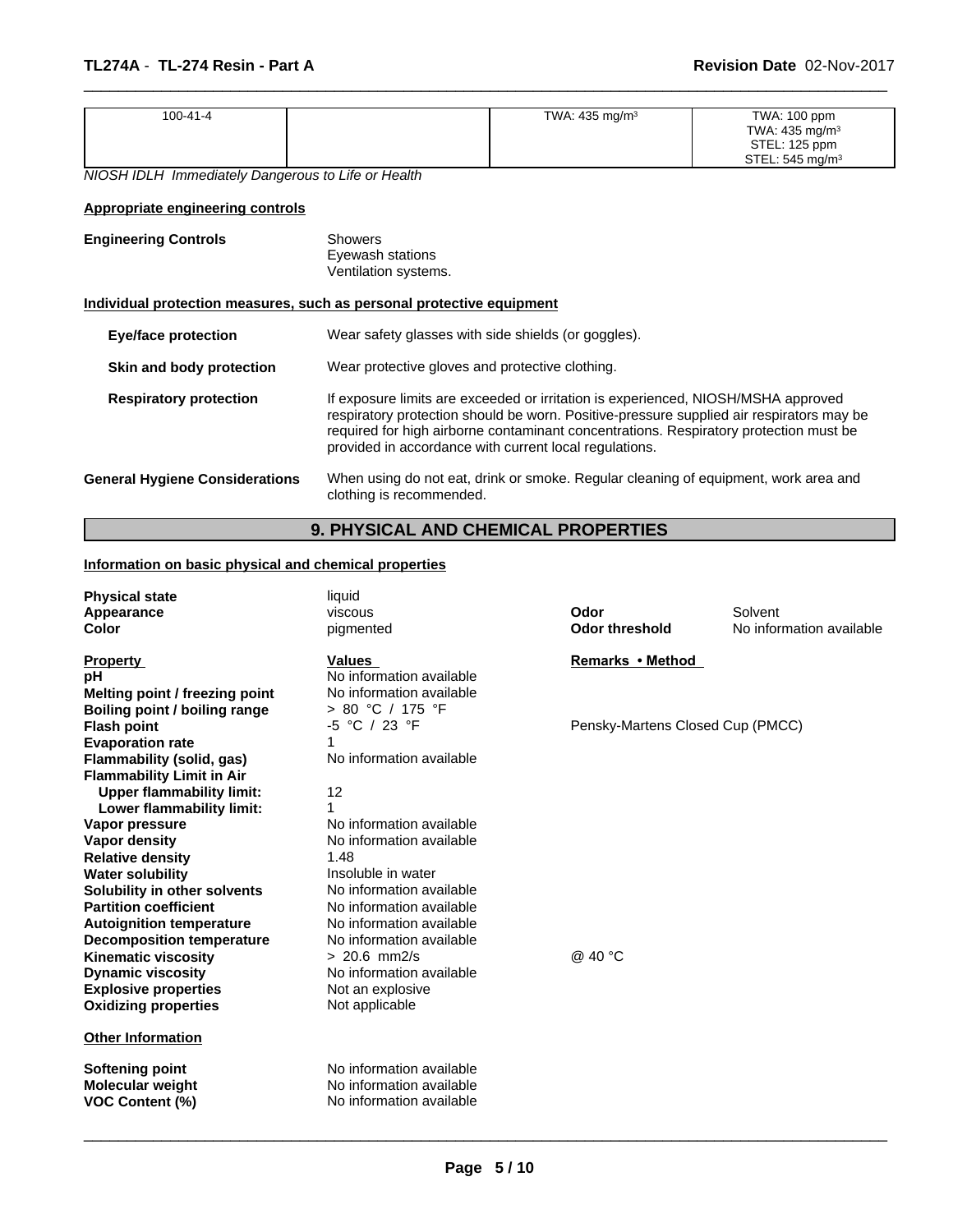**Density Density Density Reserves** No information available **Bulk density No information available No information available** 

# **10. STABILITY AND REACTIVITY**

 $\overline{\phantom{a}}$  ,  $\overline{\phantom{a}}$  ,  $\overline{\phantom{a}}$  ,  $\overline{\phantom{a}}$  ,  $\overline{\phantom{a}}$  ,  $\overline{\phantom{a}}$  ,  $\overline{\phantom{a}}$  ,  $\overline{\phantom{a}}$  ,  $\overline{\phantom{a}}$  ,  $\overline{\phantom{a}}$  ,  $\overline{\phantom{a}}$  ,  $\overline{\phantom{a}}$  ,  $\overline{\phantom{a}}$  ,  $\overline{\phantom{a}}$  ,  $\overline{\phantom{a}}$  ,  $\overline{\phantom{a}}$ 

**Reactivity**  No data available

# **Chemical stability**

Stable under recommended storage conditions. **Possibility of Hazardous Reactions** None under normal processing. **Conditions to avoid** Heat, flames and sparks. **Incompatible materials** Strong oxidizing agents. Strong acids. Strong bases. **Hazardous Decomposition Products** Thermal decomposition can lead to release of irritating and toxic gases and vapors. Carbon monoxide. Carbon dioxide (CO2).

# **11. TOXICOLOGICAL INFORMATION**

# **Information on likely routes of exposure**

# **Product Information**

| <b>Inhalation</b>   | May cause irritation of respiratory tract. May cause drowsiness or dizziness.                                    |
|---------------------|------------------------------------------------------------------------------------------------------------------|
| Eye contact         | Irritating to eyes.                                                                                              |
| <b>Skin contact</b> | Irritating to skin. Repeated or prolonged skin contact may cause allergic reactions with<br>susceptible persons. |
| Ingestion           | Based on available data, the classification criteria are not met.                                                |

| <b>Chemical Name</b>                                 | Oral LD50                                  | <b>Dermal LD50</b>                                | <b>Inhalation LC50</b>                           |
|------------------------------------------------------|--------------------------------------------|---------------------------------------------------|--------------------------------------------------|
| Quartz<br>  14808-60-7                               | $= 500$ mg/kg (Rat)                        |                                                   |                                                  |
| Methyl ethyl ketone<br> 78-93-3                      | $= 2737$ mg/kg (Rat) = 2483 mg/kg<br>Rat \ | $= 5000$ mg/kg (Rabbit) = 6480<br>mg/kg (Rabbit)  | $= 11700$ ppm (Rat) 4 h                          |
| Bisphenol A-epichlorohydrin<br>polymer<br>25068-38-6 | $= 11400$ mg/kg (Rat)                      |                                                   |                                                  |
| Methyl n-amyl ketone<br>  110-43-0                   | $= 1600$ mg/kg (Rat) = 1670 mg/kg<br>Rat ) | $= 12.6$ mL/kg (Rabbit) = 12600<br>µL/kg (Rabbit) | $> 2000$ ppm (Rat) 4 h                           |
| Xylenes (o-, m-, p- isomers)<br>  1330-20-7          | $=$ 3500 mg/kg (Rat)                       | > 4350 mg/kg (Rabbit) > 1700<br>mg/kg (Rabbit)    | $= 29.08$ mg/L (Rat) 4 h = 5000<br>ppm (Rat) 4 h |
| Ethylbenzene<br>  100-41-4                           | $=$ 3500 mg/kg (Rat)                       | $= 15400$ mg/kg (Rabbit)                          | $= 17.2$ mg/L (Rat) 4 h                          |

# **Information on toxicological effects**

**Symptoms** May cause an allergic skin reaction. Redness. May cause redness and tearing of the eyes. Vapors may cause drowsiness and dizziness.

# **Delayed and immediate effects as well as chronic effects from short and long-term exposure**

| <b>Sensitization</b><br>Germ cell mutagenicity<br>Carcinogenicity |              | May cause sensitization in susceptible persons.<br>Based on available data, the classification criteria are not met. | The table below indicates whether each agency has listed any ingredient as a carcinogen. |             |
|-------------------------------------------------------------------|--------------|----------------------------------------------------------------------------------------------------------------------|------------------------------------------------------------------------------------------|-------------|
| <b>Chemical Name</b>                                              | <b>ACGIH</b> | <b>IARC</b>                                                                                                          | <b>NTP</b>                                                                               | <b>OSHA</b> |
| Quartz<br>14808-60-7                                              | A2           | Group 1                                                                                                              | Known                                                                                    |             |
| Xylenes (o-, m-, p- isomers)<br>1330-20-7                         |              | Group 3                                                                                                              |                                                                                          |             |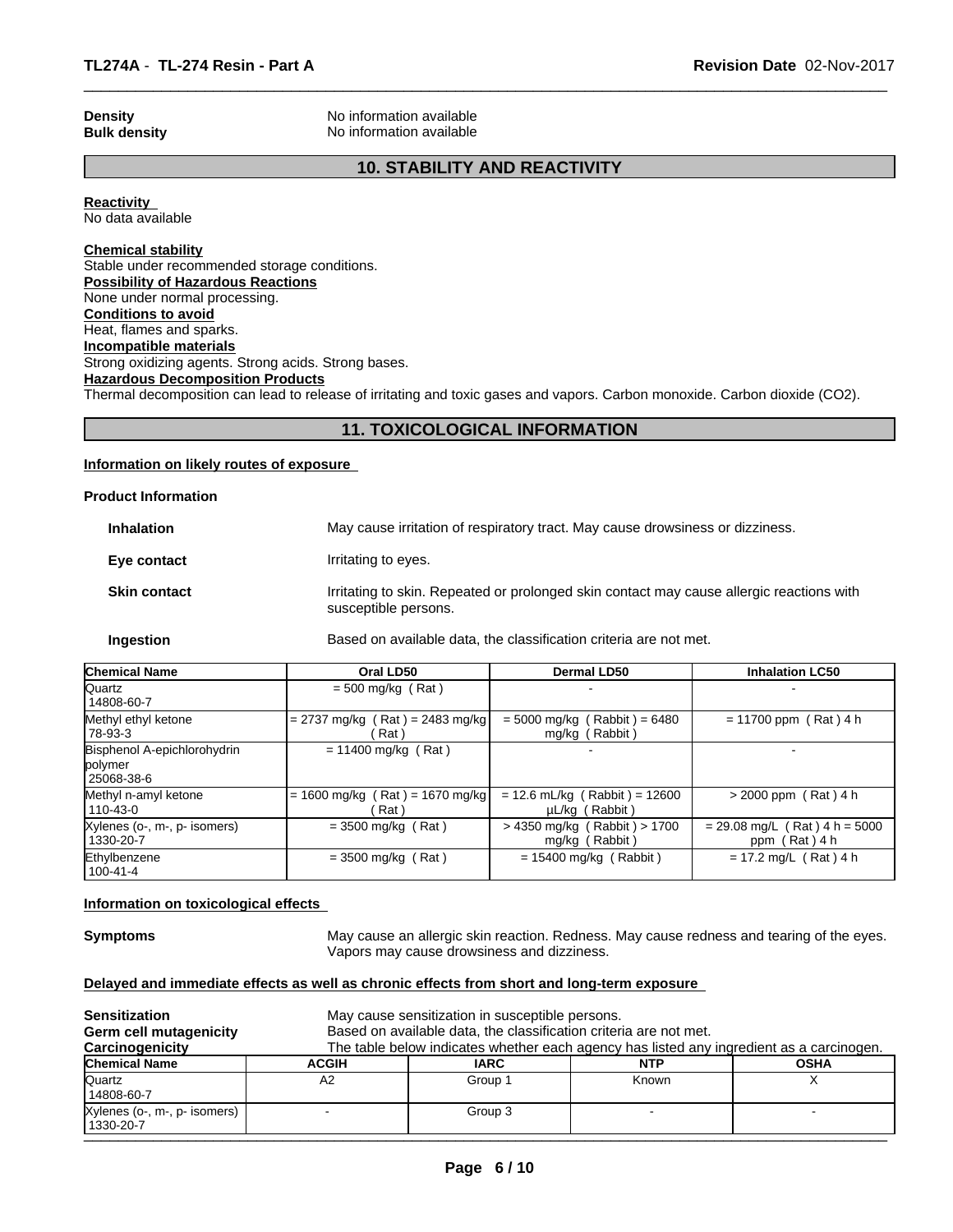| Ethylbenzene<br>100-41-4                   | A <sub>3</sub>                                                                     | Group 2B                                    |                                                                                           | X |
|--------------------------------------------|------------------------------------------------------------------------------------|---------------------------------------------|-------------------------------------------------------------------------------------------|---|
|                                            | ACGIH (American Conference of Governmental Industrial Hygienists)                  |                                             |                                                                                           |   |
| A2 - Suspected Human Carcinogen            |                                                                                    |                                             |                                                                                           |   |
| A3 - Animal Carcinogen                     |                                                                                    |                                             |                                                                                           |   |
|                                            | IARC (International Agency for Research on Cancer)                                 |                                             |                                                                                           |   |
| Group 1 - Carcinogenic to Humans           |                                                                                    |                                             |                                                                                           |   |
| Group 2B - Possibly Carcinogenic to Humans |                                                                                    |                                             |                                                                                           |   |
| Not classifiable as a human carcinogen     |                                                                                    |                                             |                                                                                           |   |
| NTP (National Toxicology Program)          |                                                                                    |                                             |                                                                                           |   |
| Known - Known Carcinogen                   |                                                                                    |                                             |                                                                                           |   |
| X - Present                                | OSHA (Occupational Safety and Health Administration of the US Department of Labor) |                                             |                                                                                           |   |
| <b>Reproductive toxicity</b>               |                                                                                    |                                             | Based on available data, the classification criteria are not met.                         |   |
| <b>STOT - single exposure</b>              |                                                                                    | Respiratory system. Central nervous system. |                                                                                           |   |
| <b>STOT - repeated exposure</b>            |                                                                                    |                                             | Causes damage to organs through prolonged or repeated exposure if inhaled.                |   |
| <b>Chronic toxicity</b>                    | exposure.                                                                          |                                             | Repeated contact may cause allergic reactions in very susceptible persons. Avoid repeated |   |
|                                            |                                                                                    |                                             | Central nervous system, Eyes, lungs, Respiratory system, Skin, Peripheral Nervous System  |   |
| <b>Target Organ Effects</b>                | (PNS).                                                                             |                                             |                                                                                           |   |

 $\overline{\phantom{a}}$  ,  $\overline{\phantom{a}}$  ,  $\overline{\phantom{a}}$  ,  $\overline{\phantom{a}}$  ,  $\overline{\phantom{a}}$  ,  $\overline{\phantom{a}}$  ,  $\overline{\phantom{a}}$  ,  $\overline{\phantom{a}}$  ,  $\overline{\phantom{a}}$  ,  $\overline{\phantom{a}}$  ,  $\overline{\phantom{a}}$  ,  $\overline{\phantom{a}}$  ,  $\overline{\phantom{a}}$  ,  $\overline{\phantom{a}}$  ,  $\overline{\phantom{a}}$  ,  $\overline{\phantom{a}}$ 

**The following values are calculated based on chapter 3.1 of the GHS document** .

| ATEmix (oral)                 | 3,662.00 mg/kg |
|-------------------------------|----------------|
| <b>ATEmix (dermal)</b>        | 7,626.00 mg/kg |
| ATEmix (inhalation-dust/mist) | 4.50 mg/l      |

# **12. ECOLOGICAL INFORMATION**

# **Ecotoxicity**

Very toxic to aquatic life with long lasting effects

# 55 % of the mixture consists of components(s) of unknown hazards to the aquatic environment

| 3130 - 3320: 96 h Pimephales<br>5091: 48 h Daphnia magna mg/L<br>Methyl ethyl ketone<br>promelas mg/L LC50 flow-through<br>78-93-3<br>EC50 520: 48 h Daphnia magna<br>mg/L EC50 4025 - 6440: 48 h<br>Daphnia magna mg/L EC50 Static<br>Methyl n-amyl ketone<br>126 - 137: 96 h Pimephales<br>promelas mg/L LC50 flow-through<br>110-43-0<br>13.4: 96 h Pimephales promelas<br>3.82: 48 h water flea mg/L EC50<br>Xylenes (o-, m-, p- isomers)<br>mg/L LC50 flow-through 2.661 -<br>0.6: 48 h Gammarus lacustris mg/L<br>1330-20-7<br>4.093: 96 h Oncorhynchus mykiss<br><b>LC50</b><br>mg/L LC50 static 780: 96 h<br>Cyprinus carpio mg/L LC50<br>semi-static 780: 96 h Cyprinus<br>carpio mg/L LC50 13.1 - 16.5: 96 h<br>Lepomis macrochirus mg/L LC50<br>flow-through 30.26 - 40.75: 96 h<br>Poecilia reticulata mg/L LC50 static |
|-------------------------------------------------------------------------------------------------------------------------------------------------------------------------------------------------------------------------------------------------------------------------------------------------------------------------------------------------------------------------------------------------------------------------------------------------------------------------------------------------------------------------------------------------------------------------------------------------------------------------------------------------------------------------------------------------------------------------------------------------------------------------------------------------------------------------------------|
|                                                                                                                                                                                                                                                                                                                                                                                                                                                                                                                                                                                                                                                                                                                                                                                                                                     |
|                                                                                                                                                                                                                                                                                                                                                                                                                                                                                                                                                                                                                                                                                                                                                                                                                                     |
|                                                                                                                                                                                                                                                                                                                                                                                                                                                                                                                                                                                                                                                                                                                                                                                                                                     |
|                                                                                                                                                                                                                                                                                                                                                                                                                                                                                                                                                                                                                                                                                                                                                                                                                                     |
|                                                                                                                                                                                                                                                                                                                                                                                                                                                                                                                                                                                                                                                                                                                                                                                                                                     |
|                                                                                                                                                                                                                                                                                                                                                                                                                                                                                                                                                                                                                                                                                                                                                                                                                                     |
|                                                                                                                                                                                                                                                                                                                                                                                                                                                                                                                                                                                                                                                                                                                                                                                                                                     |
|                                                                                                                                                                                                                                                                                                                                                                                                                                                                                                                                                                                                                                                                                                                                                                                                                                     |
|                                                                                                                                                                                                                                                                                                                                                                                                                                                                                                                                                                                                                                                                                                                                                                                                                                     |
|                                                                                                                                                                                                                                                                                                                                                                                                                                                                                                                                                                                                                                                                                                                                                                                                                                     |
|                                                                                                                                                                                                                                                                                                                                                                                                                                                                                                                                                                                                                                                                                                                                                                                                                                     |
|                                                                                                                                                                                                                                                                                                                                                                                                                                                                                                                                                                                                                                                                                                                                                                                                                                     |
|                                                                                                                                                                                                                                                                                                                                                                                                                                                                                                                                                                                                                                                                                                                                                                                                                                     |
|                                                                                                                                                                                                                                                                                                                                                                                                                                                                                                                                                                                                                                                                                                                                                                                                                                     |
|                                                                                                                                                                                                                                                                                                                                                                                                                                                                                                                                                                                                                                                                                                                                                                                                                                     |
| 7.711 - 9.591: 96 h Lepomis                                                                                                                                                                                                                                                                                                                                                                                                                                                                                                                                                                                                                                                                                                                                                                                                         |
| macrochirus mg/L LC50 static 23.53                                                                                                                                                                                                                                                                                                                                                                                                                                                                                                                                                                                                                                                                                                                                                                                                  |
| - 29.97: 96 h Pimephales promelas                                                                                                                                                                                                                                                                                                                                                                                                                                                                                                                                                                                                                                                                                                                                                                                                   |
| mg/L LC50 static 13.5 - 17.3: 96 h                                                                                                                                                                                                                                                                                                                                                                                                                                                                                                                                                                                                                                                                                                                                                                                                  |
| Oncorhynchus mykiss mg/L LC50                                                                                                                                                                                                                                                                                                                                                                                                                                                                                                                                                                                                                                                                                                                                                                                                       |
| 19: 96 h Lepomis macrochirus mg/L<br><b>LC50</b>                                                                                                                                                                                                                                                                                                                                                                                                                                                                                                                                                                                                                                                                                                                                                                                    |
| 4.6: 72 h Pseudokirchneriella<br>1.8 - 2.4: 48 h Daphnia magna mg/L<br>Ethylbenzene<br>11.0 - 18.0: 96 h Oncorhynchus                                                                                                                                                                                                                                                                                                                                                                                                                                                                                                                                                                                                                                                                                                               |
| 100-41-4<br>subcapitata mg/L EC50 2.6 - 11.3:<br>mykiss mg/L LC50 static 4.2: 96 h<br>EC <sub>50</sub>                                                                                                                                                                                                                                                                                                                                                                                                                                                                                                                                                                                                                                                                                                                              |
| 72 h Pseudokirchneriella<br>Oncorhynchus mykiss mg/L LC50                                                                                                                                                                                                                                                                                                                                                                                                                                                                                                                                                                                                                                                                                                                                                                           |
| subcapitata mg/L EC50 static 438:<br>semi-static 7.55 - 11: 96 h                                                                                                                                                                                                                                                                                                                                                                                                                                                                                                                                                                                                                                                                                                                                                                    |
| 96 h Pseudokirchneriella<br>Pimephales promelas mg/L LC50                                                                                                                                                                                                                                                                                                                                                                                                                                                                                                                                                                                                                                                                                                                                                                           |
| subcapitata mg/L EC50 1.7 - 7.6: 96<br>flow-through 32: 96 h Lepomis                                                                                                                                                                                                                                                                                                                                                                                                                                                                                                                                                                                                                                                                                                                                                                |
| h Pseudokirchneriella subcapitata<br>macrochirus mg/L LC50 static 9.1 -                                                                                                                                                                                                                                                                                                                                                                                                                                                                                                                                                                                                                                                                                                                                                             |
| mg/L EC50 static<br>15.6: 96 h Pimephales promelas                                                                                                                                                                                                                                                                                                                                                                                                                                                                                                                                                                                                                                                                                                                                                                                  |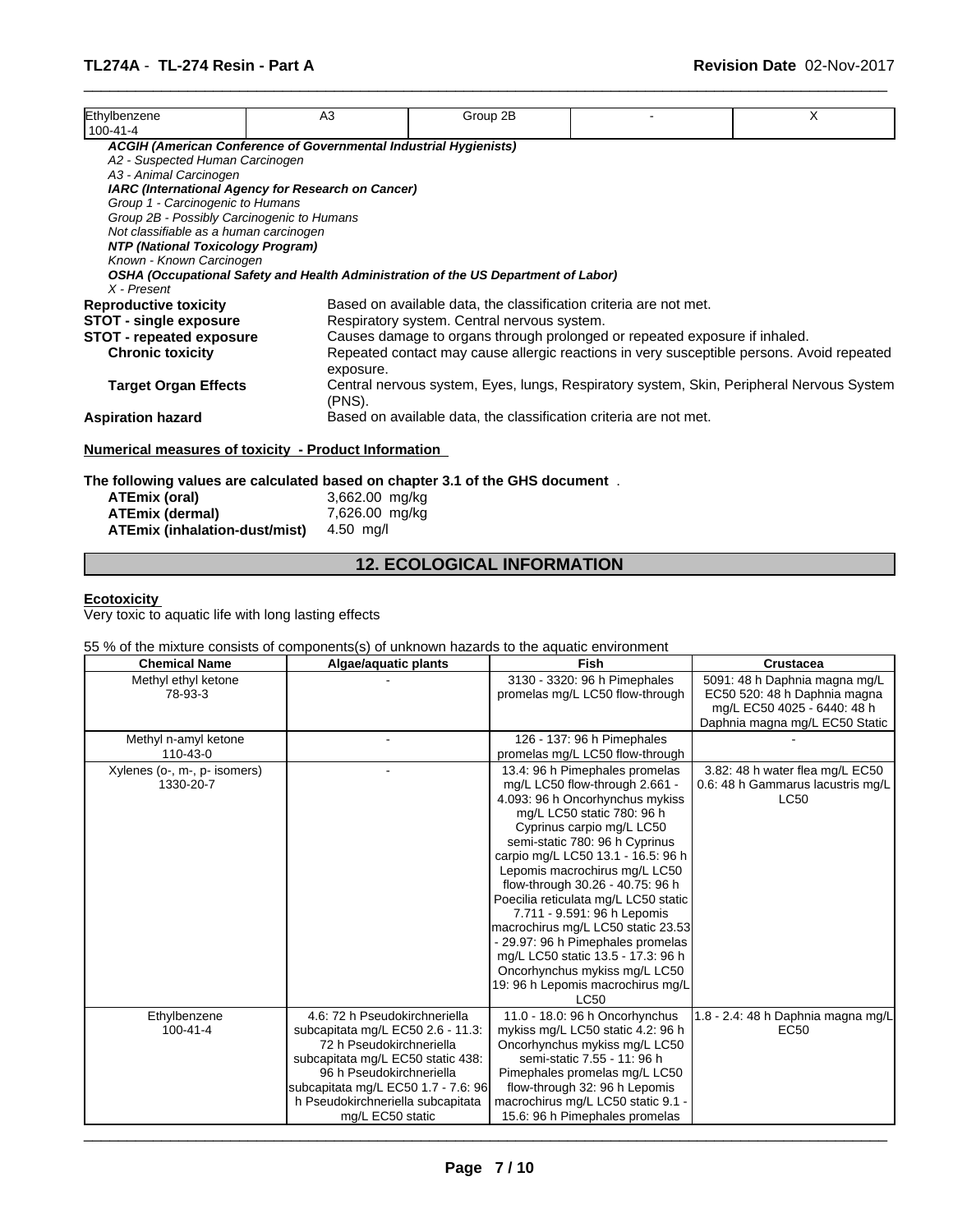| ma/L<br>retic | $\cdots$<br>96<br>Poecilia<br>siatic<br>static<br>maa,<br>$\sim$<br>culata |  |
|---------------|----------------------------------------------------------------------------|--|
|               |                                                                            |  |

 $\overline{\phantom{a}}$  ,  $\overline{\phantom{a}}$  ,  $\overline{\phantom{a}}$  ,  $\overline{\phantom{a}}$  ,  $\overline{\phantom{a}}$  ,  $\overline{\phantom{a}}$  ,  $\overline{\phantom{a}}$  ,  $\overline{\phantom{a}}$  ,  $\overline{\phantom{a}}$  ,  $\overline{\phantom{a}}$  ,  $\overline{\phantom{a}}$  ,  $\overline{\phantom{a}}$  ,  $\overline{\phantom{a}}$  ,  $\overline{\phantom{a}}$  ,  $\overline{\phantom{a}}$  ,  $\overline{\phantom{a}}$ 

# **Persistence and degradability**

No information available.

# **Bioaccumulation**

| <b>Chemical Name</b>                      | <b>Partition coefficient</b> |
|-------------------------------------------|------------------------------|
| Methyl ethyl ketone<br>78-93-3            | 0.29                         |
| Methyl n-amyl ketone<br>110-43-0          | 1.98                         |
| Xylenes (o-, m-, p- isomers)<br>1330-20-7 | 3.15                         |
| Ethylbenzene<br>$100 - 41 - 4$            | 3.118                        |

### **Other adverse effects**

No information available

# **13. DISPOSAL CONSIDERATIONS**

**Waste treatment methods** 

**Disposal of wastes** This material, as supplied, is a hazardous waste according to federal regulations (40 CFR 261).

**Contaminated packaging Do not reuse container.** 

**US EPA Waste Number D001 D035 U159 U239** 

| <b>Chemical Name</b>                        | <b>RCRA</b> | <b>RCRA - Basis for Listing</b>          | <b>RCRA - D Series Wastes</b> | <b>RCRA - U Series Wastes</b> |
|---------------------------------------------|-------------|------------------------------------------|-------------------------------|-------------------------------|
| Methyl ethyl ketone<br>78-93-3              | U159        | Included in waste streams:<br>F005, F039 | 200.0 mg/L regulatory level   | U159                          |
| Xylenes (o-, m-, p- isomers)  <br>1330-20-7 |             | Included in waste stream:<br>F039        |                               | U239                          |
| Ethylbenzene<br>$100 - 41 - 4$              |             | Included in waste stream:<br>F039        |                               |                               |

This product contains one or more substances that are listed with the State of California as a hazardous waste.

| <b>Chemical Name</b>         | California Hazardous Waste Status |
|------------------------------|-----------------------------------|
| Methyl ethyl ketone          | Toxic                             |
| 78-93-3                      | Ignitable                         |
| Xylenes (o-, m-, p- isomers) | Toxic                             |
| 1330-20-7                    | Ignitable                         |
| Ethylbenzene                 | Toxic                             |
| $100 - 41 - 4$               | Ignitable                         |

# **14. TRANSPORT INFORMATION**

### **DOT**

| UN/ID no                        | UN1263                            |
|---------------------------------|-----------------------------------|
| Proper shipping name            | Paint                             |
| <b>Hazard Class</b>             | 3                                 |
| <b>Packing Group</b>            | $\mathsf{I}$                      |
| <b>Special Provisions</b>       | 149, B52, IB2, T4, TP1, TP8, TP28 |
| <b>Description</b>              | UN1263, Paint, 3, II              |
| <b>Emergency Response Guide</b> | 128                               |
| <b>Number</b>                   |                                   |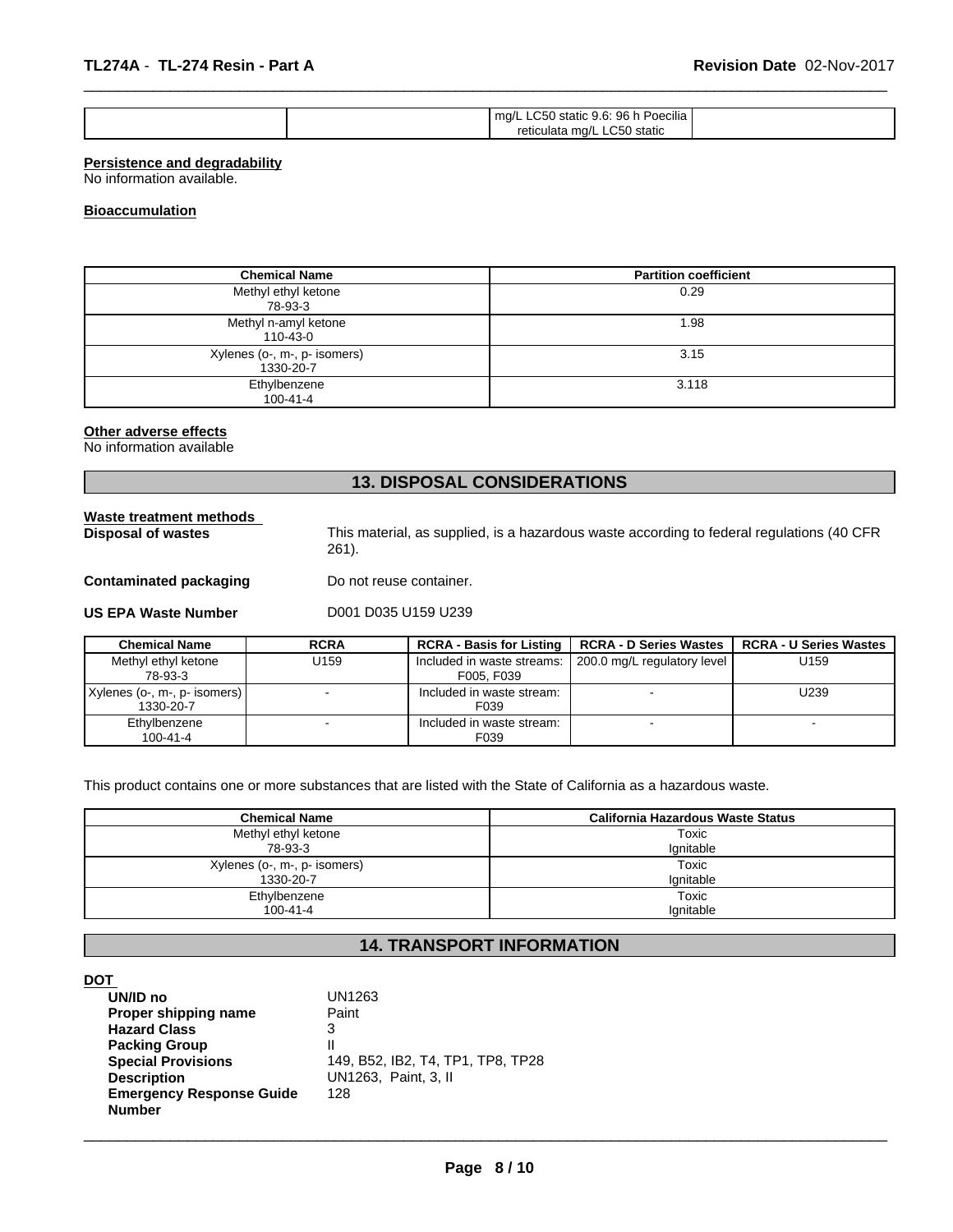| <b>TDG</b>                |                                   |
|---------------------------|-----------------------------------|
| UN/ID no                  | <b>UN1263</b>                     |
| Proper shipping name      | Paint                             |
| <b>Hazard Class</b>       | 3                                 |
| <b>Packing Group</b>      | $\mathbf{I}$                      |
| <b>Description</b>        | UN1263, Paint, 3, II              |
| <b>IATA</b>               |                                   |
| UN/ID no                  | <b>UN1263</b>                     |
| Proper shipping name      | Paint                             |
| <b>Hazard Class</b>       | 3                                 |
| <b>Packing Group</b>      | Ш                                 |
| <b>ERG Code</b>           | 3L                                |
| <b>Special Provisions</b> | A3, A72, A192                     |
| <b>Description</b>        | UN1263, Paint, 3, II              |
| <b>IMDG</b>               |                                   |
| UN/ID no                  | UN1263                            |
| Proper shipping name      | Paint                             |
| <b>Hazard Class</b>       | 3                                 |
| <b>Packing Group</b>      | $\mathsf{II}$                     |
| EmS-No                    | $F-E$ , S-E                       |
| <b>Special Provisions</b> | 163                               |
| <b>Description</b>        | UN1263, Paint, 3, II, (-5°C c.c.) |
|                           |                                   |

# **15. REGULATORY INFORMATION**

 $\overline{\phantom{a}}$  ,  $\overline{\phantom{a}}$  ,  $\overline{\phantom{a}}$  ,  $\overline{\phantom{a}}$  ,  $\overline{\phantom{a}}$  ,  $\overline{\phantom{a}}$  ,  $\overline{\phantom{a}}$  ,  $\overline{\phantom{a}}$  ,  $\overline{\phantom{a}}$  ,  $\overline{\phantom{a}}$  ,  $\overline{\phantom{a}}$  ,  $\overline{\phantom{a}}$  ,  $\overline{\phantom{a}}$  ,  $\overline{\phantom{a}}$  ,  $\overline{\phantom{a}}$  ,  $\overline{\phantom{a}}$ 

| <b>International Inventories</b> |
|----------------------------------|
| Complies                         |
| Complies                         |
| Complies                         |
| Complies                         |
| Complies                         |
| Complies                         |
| Complies                         |
|                                  |

### **Legend:**

**TSCA** - United States Toxic Substances Control Act Section 8(b) Inventory **DSL/NDSL** - Canadian Domestic Substances List/Non-Domestic Substances List **EINECS/ELINCS** - European Inventory of Existing Chemical Substances/European List of Notified Chemical Substances **ENCS** - Japan Existing and New Chemical Substances **IECSC** - China Inventory of Existing Chemical Substances **KECL** - Korean Existing and Evaluated Chemical Substances **PICCS** - Philippines Inventory of Chemicals and Chemical Substances **AICS** - Australian Inventory of Chemical Substances

# **US Federal Regulations**

### **SARA 313**

Section 313 of Title III of the Superfund Amendments and Reauthorization Act of 1986 (SARA). This product contains a chemical or chemicals which are subject to the reporting requirements of the Act and Title 40 of the Code of Federal Regulations, Part 372

| <b>SARA 313 - Threshold Values %</b> |
|--------------------------------------|
| 1.0                                  |
| 0.1                                  |
|                                      |
| Yes                                  |
| Yes                                  |
| Yes                                  |
| No                                   |
| No                                   |
|                                      |

# **CWA (Clean Water Act)**